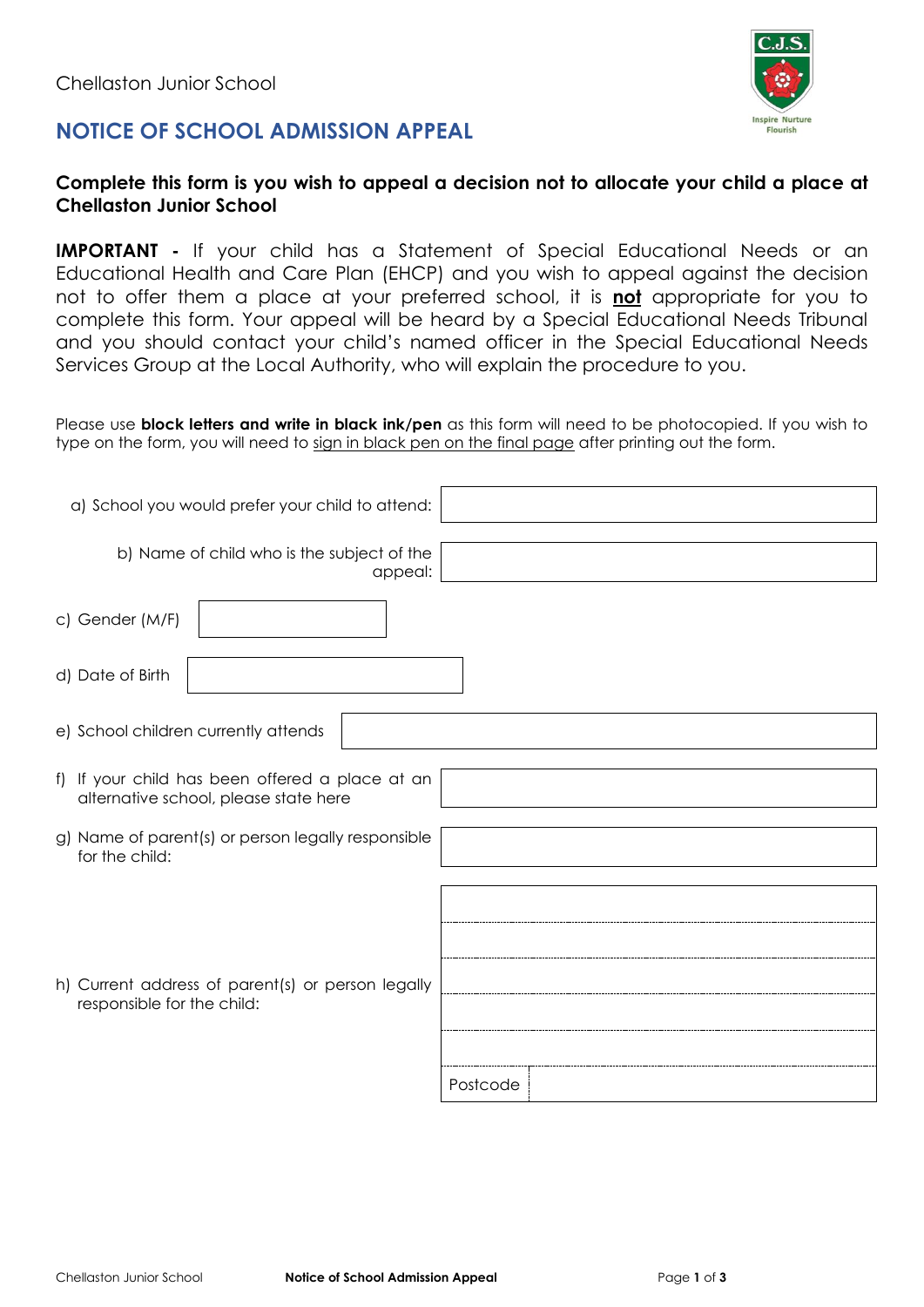

i) If you are moving house, please give details of new address and proposed date of move below. If you are likely to change address between the date you send in your notice of appeal and the date you wish your child to start at the school, the Panel will only consider your proposed address if you have entered into a definite legal commitment to move, for example, exchanged contracts on a house purchase or signed a lease tenancy agreement. If no such legal commitment has been made on your part, then the Panel will only take account of your present address when considering your appeal. In that case it may be in your best interests to ask for the appeal hearing to be deferred until you enter into the appropriate legal commitment. That, however, is a matter for you to decide.

| Address (of new house) |  |
|------------------------|--|
|                        |  |
|                        |  |
|                        |  |
|                        |  |
|                        |  |
|                        |  |
| Postcode               |  |
| Proposed Moving        |  |
| Date (if known)        |  |
| Tel No. (if known)     |  |

|                                                                                                                                                                                     | Name                                                                                           |     |           | Date of Birth |  | <b>Current School</b> |  |
|-------------------------------------------------------------------------------------------------------------------------------------------------------------------------------------|------------------------------------------------------------------------------------------------|-----|-----------|---------------|--|-----------------------|--|
| Other children<br>j)                                                                                                                                                                |                                                                                                |     |           |               |  |                       |  |
| in the family:                                                                                                                                                                      |                                                                                                |     |           |               |  |                       |  |
|                                                                                                                                                                                     |                                                                                                |     |           |               |  |                       |  |
| <b>No</b><br>Yes<br>k) Have you received a letter confirming you have been refused a place for your<br>child at your preferred school? (if yes, please attach a copy of the letter) |                                                                                                |     |           |               |  |                       |  |
|                                                                                                                                                                                     |                                                                                                |     |           |               |  |                       |  |
| I) Do you wish to attend the hearing?<br>Wherever possible, it would be helpful if you or a<br>representative could attend the appeal.                                              |                                                                                                | Yes | <b>No</b> |               |  |                       |  |
|                                                                                                                                                                                     |                                                                                                |     |           |               |  |                       |  |
| m) If attending the hearing, will you bring<br>a friend or representative?                                                                                                          |                                                                                                | Yes | <b>No</b> |               |  |                       |  |
| n) Name and address of<br>your representative (if<br>applicable)                                                                                                                    |                                                                                                |     |           |               |  |                       |  |
| o) Representative's relationship to child (e.g.<br>parent, teacher, family, friend, private tutor):                                                                                 |                                                                                                |     |           |               |  |                       |  |
| the appeal documentation?                                                                                                                                                           | p) If you are bringing a representative to the<br>appeal, will they require a separate copy of |     | Yes       | <b>No</b>     |  |                       |  |

Chellaston Junior School **Notice of School Admission Appeal** Page **2** of **3**